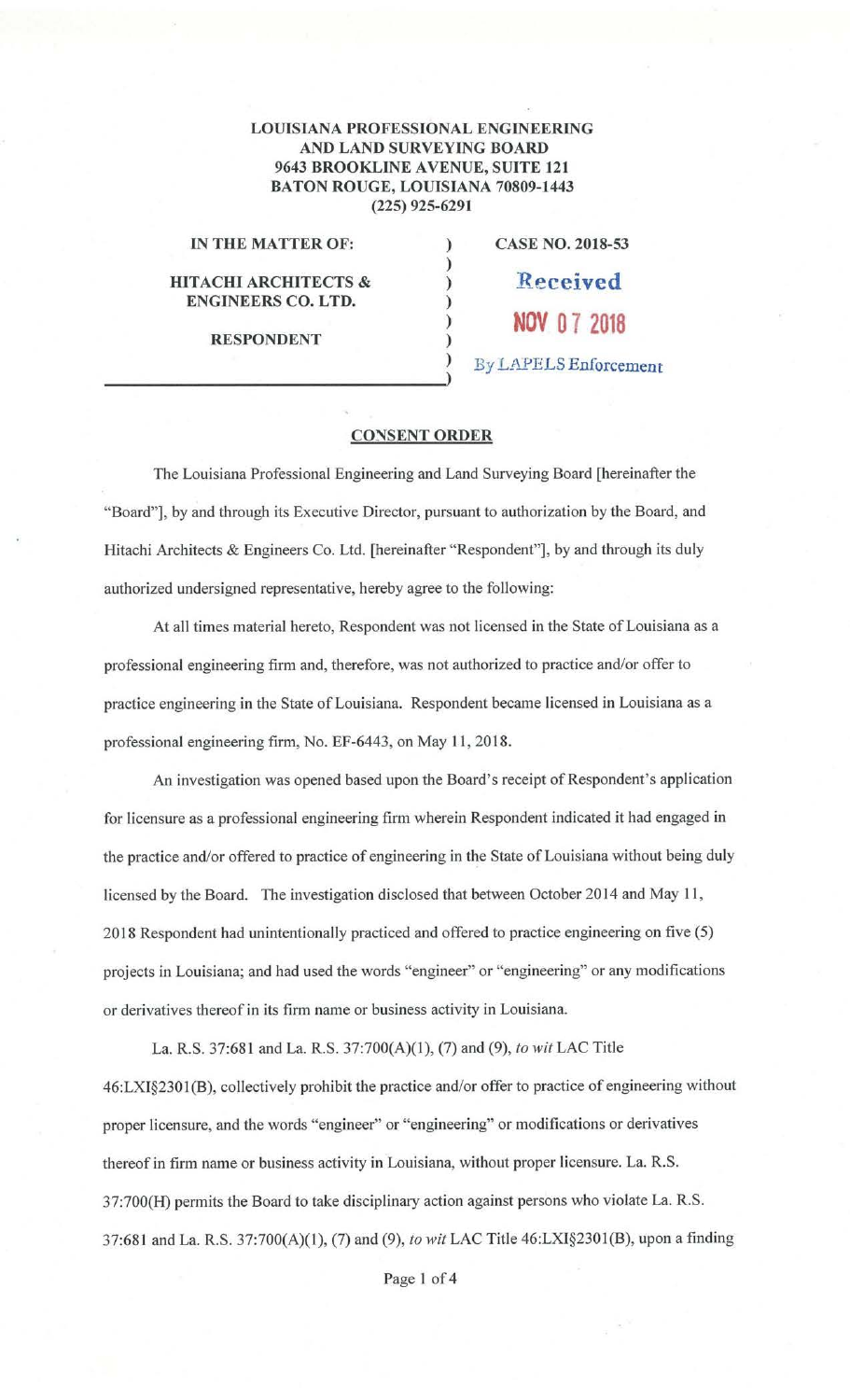of guilt following the preferral of charges, notice and hearing and a majority vote of its entire membership authorized to participate in the proceeding. La. R.S. 37:681, La. R.S. 37:700(A)(1), (7) and (9), La. R.S. 37:700(H) and LAC Title 46:LXI§2301(B) were in effect at all times material hereto.

It is undisputed that (a) at all times material hereto, Respondent was not licensed in Louisiana as a professional engineering firm and, therefore, not authorized to practice and/or offer to practice engineering in Louisiana, (b) between October 2014 and May 11, 2018 Respondent unintentionally practiced and offered to practice engineering on five (5) projects in Louisiana without proper licensure; and (c) between October 2014 and May 11, 2018, Respondent did business in Louisiana while having in its firm name the words engineer, engineering, or any modification thereof, and without being licensed by the Board.

By letter dated October 19, 2018, the Board gave notice to Respondent that it was considering the preferral of charges against Respondent on the grounds that Respondent may have violated La. R.S. 37:681, La. R.S. 37:700(A)(l) and (9), and LAC Title 46:LXI§2301(B), relative to practicing and/or offering to practice engineering without proper licensure.

Wishing to dispense with the need for further enforcement action and to conclude the instant proceeding without further delay and expense, for the purpose of this proceeding only, Respondent and the Board do hereby enter into this Consent Order, in which Respondent of its own free will consents to the issuance of a Consent Order by the Board, wherein Respondent agrees to (a) pay a fine of Two Thousand and No/100 (\$2,000.00) Dollars, (b) pay administrative costs of One Hundred Forty-Five and 39/100 (\$145.39) Dollars, (c) the publication of this Consent Order on the Board's website and a summary of this matter in the Board's official journal, the *Louisiana Engineer and Surveyor Journal,* and the reporting of this matter to the National Council of Examiners for Engineering and Surveying (NCEES), identifying Respondent by name.

Respondent admits that its conduct as set forth above constitutes violations of the above referenced laws and/or rules as stated herein. Respondent acknowledges awareness of said laws and/or rules and states that it will comply with all applicable laws and rules henceforth. Respondent has been advised of its right to an informal conference, to be represented by counsel before the Board and/or to appear at any hearing personally or by counsel and present witnesses

Page 2 of 4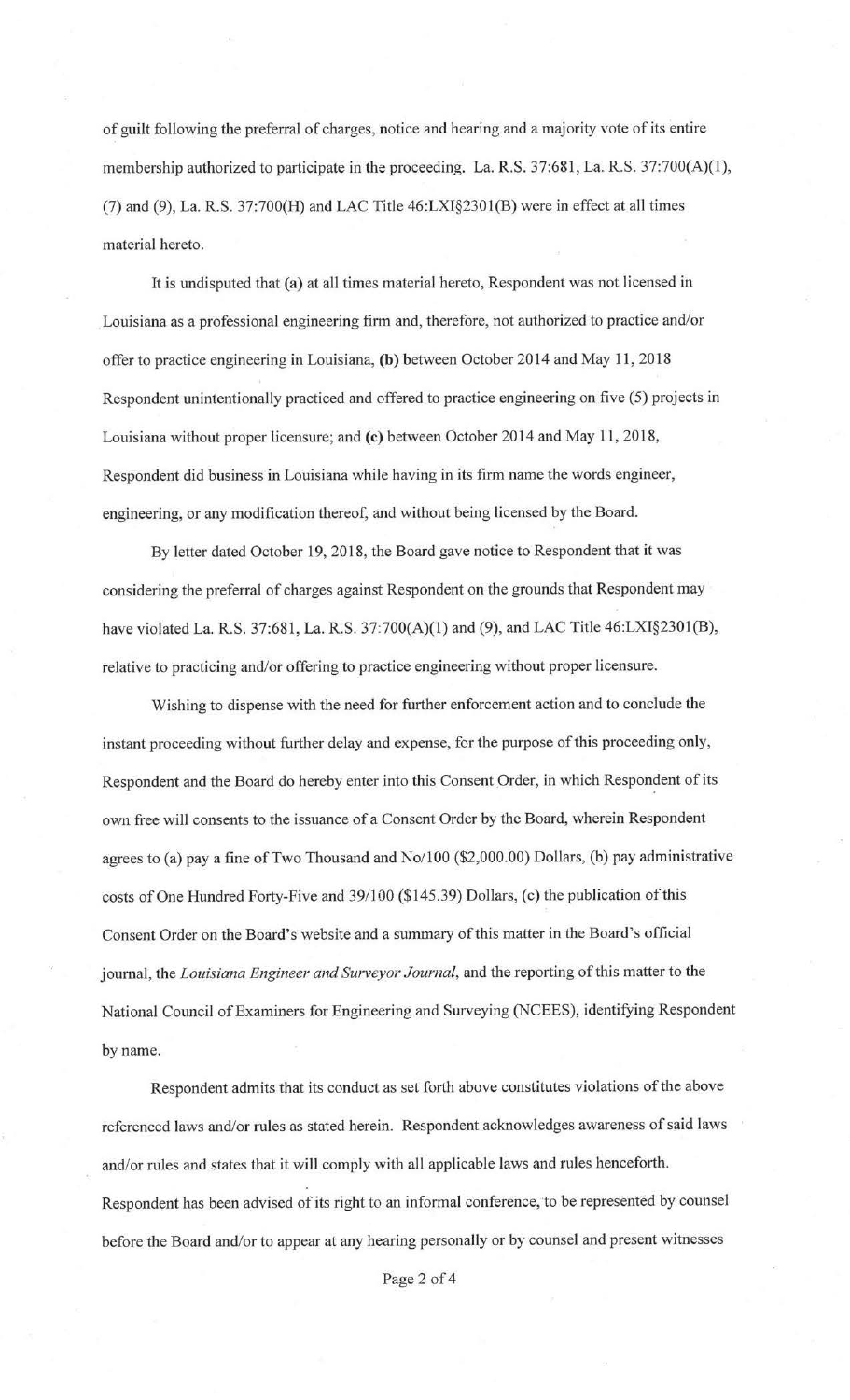and evidence in its own behalf, it hereby waives this right and its right to appeal, and it states affirmatively that it has been afforded all administrative remedies due it under the law. Respondent further acknowledges awareness of the fact that the signed original of this Consent Order will remain in the custody of the Board as a public record and will be made available for public·inspection and copying upon request.

Therefore, in consideration of the foregoing and by signing this Consent Order, Respondent does hereby waive its right to an informal conference, to a hearing before the Board, to the presenting of evidence and witnesses on its behalf, to Findings of Fact and Conclusions of Law in this case, and to judicial review of this Consent Order.

Respondent hereby represents that (a) it fully understands the meaning and intent of this Consent Order, including but not limited to its final and binding effect, (b) it has voluntarily entered into this Consent Order and that no other promise or agreement of any kind has been made to or with it by any person whatsoever to cause the execution of this instrument and (c) the sanctions set forth in this Consent Order do not prevent the Board from taking further disciplinary or enforcement action against Respondent on matters not specifically addressed in this Consent Order.

WHEREFORE, the Louisiana Professional Engineering and Land Surveying Board and Respondent agree that:

1. Respondent shall pay a fine of Two Thousand and No/100 (\$2,000.00) Dollars, which shall be tendered to the Board by certified check payable to the Board, due upon the signing of this Consent Order; and

2. Respondent shall pay administrative costs of One Hundred Forty-Five and 39/100 (\$145.39) Dollars, which shall be tendered to the Board by certified check payable to the Board, due upon the signing of this Consent Order; and

3. This Consent Order shall be published on the Board's website and a summary of this matter shall be printed in the official journal of the Board, the *Louisiana Engineer and Surveyor Journal*, and reported to the National Council of Examiners for Engineering and Surveying (NCEES), identifying Respondent by name; and

4. This Consent Order shall not become effective unless and until it is accepted and signed by and on behalf of the Board. Should the Board not accept and sign this Consent Order,

Page 3 of 4